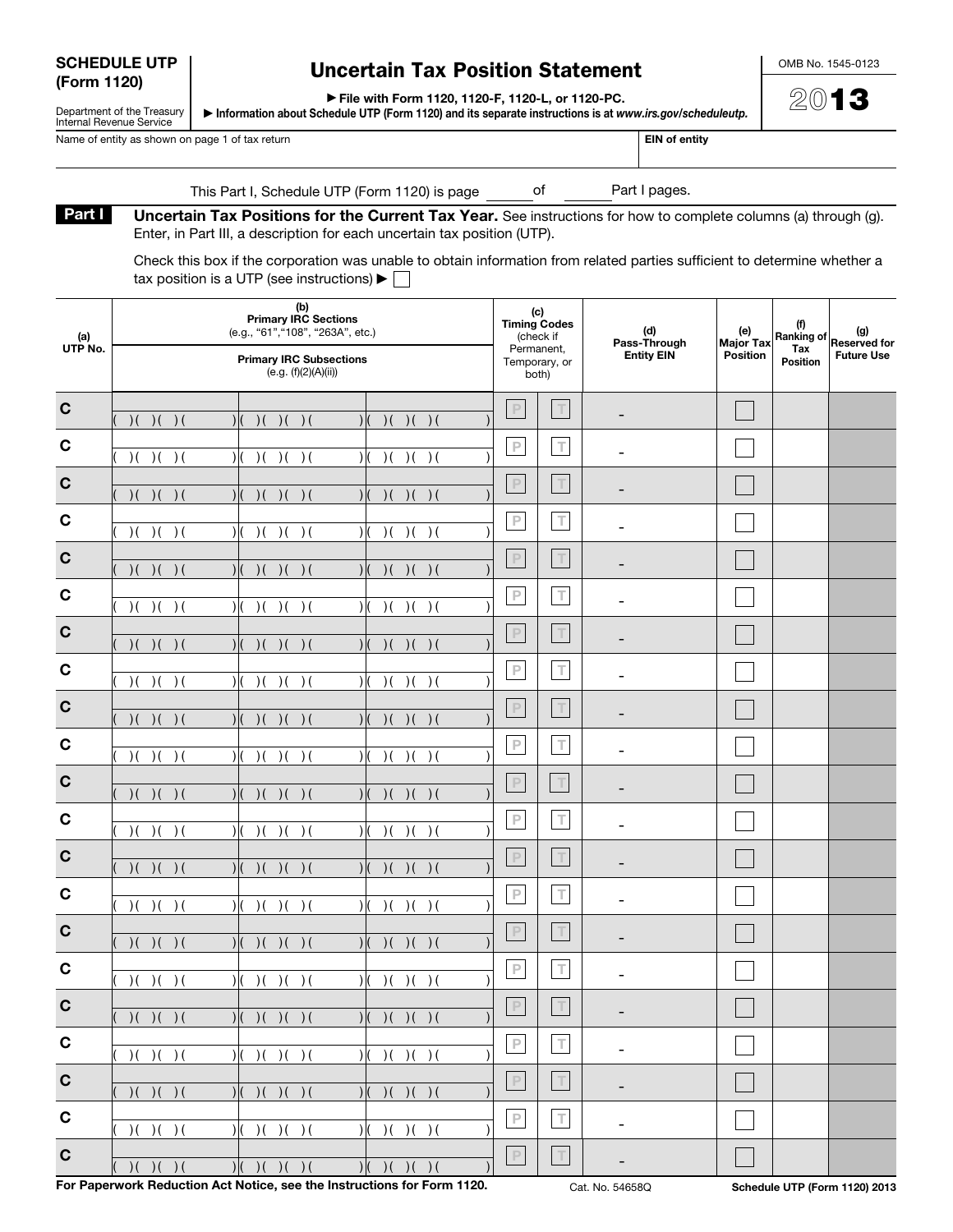| Schedule UTP (Form 1120) 2013 | $P$ age $\boldsymbol{z}$ |
|-------------------------------|--------------------------|
|-------------------------------|--------------------------|

| Name of entity as shown on page 1 of tax return | <b>EIN of entity</b> |
|-------------------------------------------------|----------------------|
|                                                 |                      |

This Part II, Schedule UTP (Form 1120) is page \_\_\_\_\_\_\_ of \_\_\_\_\_\_\_\_Part II pages.

## Part II Uncertain Tax Positions for Prior Tax Years.

See instructions for how to complete columns (a) through (h). Enter, in Part III, a description for each uncertain tax position (UTP).

Check this box if the corporation was unable to obtain information from related parties sufficient to determine whether a tax position is a UTP (see instructions)  $\blacktriangleright \Box$ 

| (a)<br>UTP No. | (b)<br><b>Primary IRC Sections</b><br>(e.g., "61", "108", "263A", etc.)<br><b>Primary IRC Subsections</b><br>(e.g. (f)(2)(A)(ii)) | (c)<br><b>Timing</b><br>Codes<br>(check if<br>Permanent,<br>Temporary,<br>or both) | (d)<br>Pass-Through<br><b>Entity EIN</b> | (e)<br>Major<br>Tax<br>Position | (f)<br>Ranking<br>of Tax<br><b>Position</b> | (g)<br>Reserved<br>for Future<br>Use | (h)<br>Year of Tax<br><b>Position</b> |
|----------------|-----------------------------------------------------------------------------------------------------------------------------------|------------------------------------------------------------------------------------|------------------------------------------|---------------------------------|---------------------------------------------|--------------------------------------|---------------------------------------|
| $\mathsf{P}$   | )( ) ( ) ( )<br>)( ) ( ) ( )<br>)( ) ( ) ( )<br>$\mathcal{U}$<br>$\mathcal{H}$                                                    | $\mathbb P$<br>$\top$                                                              |                                          |                                 |                                             |                                      |                                       |
| P              | )( ) ( ) ( )<br>)( ) ( ) ( )<br>)( ) ( ) ( )<br>$\mathcal{V}$<br>$\overline{\phantom{a}}$                                         | $\overline{\mathsf{P}}$<br>$\top$                                                  | -                                        |                                 |                                             |                                      |                                       |
| P              | )( ) ( ) ( )<br>)( ) ( ) ( )<br>)( ) ( ) ( )<br>$\mathcal{U}$                                                                     | $\mathsf P$<br>T                                                                   |                                          |                                 |                                             |                                      |                                       |
| P              | )( ) ( ) ( )<br>)( ) ( ) ( )<br>)( ) ( ) ( )<br>$\mathcal{V}$<br>$\overline{\phantom{a}}$                                         | $\overline{\mathsf{P}}$<br>$\top$                                                  | ۰                                        |                                 |                                             |                                      |                                       |
| P              | )( ) ( ) ( )<br>)( ) ( ) ( )<br>)( ) ( ) ( )<br>$\mathcal{U}$                                                                     | $\mathsf P$<br>T                                                                   |                                          |                                 |                                             |                                      |                                       |
| P              | )( ) ( ) ( )<br>)( ) ( ) ( )<br>)( ) ( ) ( )<br>$\mathcal{H}$<br>$\overline{\phantom{a}}$                                         | $\mathbb P$<br>$\top$                                                              | ۰                                        |                                 |                                             |                                      |                                       |
| P              | )( ) ( ) ( )<br>)( ) ( ) ( )<br>)( ) ( ) ( )<br>$\mathcal{U}$                                                                     | $\mathbb P$<br>T                                                                   |                                          |                                 |                                             |                                      |                                       |
| P              | )( ) ( ) ( )<br>)( ) ( ) ( )<br>)( ) ( ) ( )<br>$\mathcal{H}$<br>$\overline{\phantom{a}}$                                         | $\mathsf P$<br>$\top$                                                              | ۰                                        |                                 |                                             |                                      |                                       |
| $\mathsf{P}$   | )( ) ( ) ( )<br>)( ) ( ) ( )<br>)( ) ( ) ( )<br>$\mathcal{H}$                                                                     | $\mathbb P$<br>$\top$                                                              |                                          |                                 |                                             |                                      |                                       |
| P              | )( ) ( ) ( )<br>)( ) ( ) ( )<br>)( ) ( ) ( )<br>$\mathcal{H}$<br>$\overline{\phantom{a}}$                                         | $\mathbb P$<br>$\top$                                                              | -                                        |                                 |                                             |                                      |                                       |
| $\mathsf{P}$   | )( ) ( ) ( )<br>)( ) ( ) ( )<br>)( ) ( ) ( )<br>$\mathcal{U}$                                                                     | $\mathbb P$<br>$\top$                                                              |                                          |                                 |                                             |                                      |                                       |
| P              | )( ) ( ) ( )<br>)( ) ( ) ( )<br>)( ) ( ) ( )<br>$\mathcal{H}$<br>$\overline{\phantom{a}}$                                         | $\mathbb P$<br>$\top$                                                              | $\overline{\phantom{0}}$                 |                                 |                                             |                                      |                                       |
| $\mathsf{P}$   | )( ) ( ) ( )<br>)( ) ( ) ( )<br>)( ) ( ) ( )<br>$\mathcal{U}$                                                                     | $\mathsf P$<br>$\top$                                                              |                                          |                                 |                                             |                                      |                                       |
| P              | )( ) ( ) ( )<br>)( ) ( ) ( )<br>)( ) ( ) ( )<br>$\mathcal{H}$<br>$\overline{\phantom{a}}$                                         | $\mathsf P$<br>$\top$                                                              | $\overline{\phantom{0}}$                 |                                 |                                             |                                      |                                       |
| P              | )( ) ( ) ( )<br>)( ) ( ) ( )<br>)( ) ( ) ( )<br>$\mathcal{H}$<br>$\overline{\phantom{a}}$                                         | $\mathsf P$<br>$\top$                                                              |                                          |                                 |                                             |                                      |                                       |
| P              | )( ) ( ) ( )<br>)( ) ( ) ( )<br>)( ) ( ) ( )<br>$\mathcal{H}$<br>$\mathcal{H}$                                                    | $\mathsf P$<br>$\top$                                                              |                                          |                                 |                                             |                                      |                                       |
| P              | )( ) ( ) ( )<br>)( ) ( ) ( ) ( ) ( )<br>$ (-)(-)(-)(-)(-)$                                                                        | $\mathbb P$<br> T                                                                  | $\overline{\phantom{0}}$                 |                                 |                                             |                                      |                                       |
| $\mathsf P$    | )( ) ( ) ( )<br>)( ) ( ) ( ) ( ) ( )<br>)( ) ( ) ( ) ( ) ( )                                                                      | $\mathsf P$<br>$\top$                                                              | ÷,                                       |                                 |                                             |                                      |                                       |
| $\mathsf P$    | )( ) ( ) ( )<br>)( ) ( ) ( ) ( ) ( )<br>)( ) ( ) ( ) ( ) ( )                                                                      | $\mathbb P$<br>$\top$                                                              | $\overline{\phantom{0}}$                 |                                 |                                             |                                      |                                       |
| $\mathsf P$    | )( ) ( ) ( )<br>)( ) ( ) ( ) ( ) ( )<br>)( ) ( ) ( ) ( ) ( )                                                                      | $\mathbb P$<br>$\top$                                                              | $\overline{\phantom{0}}$                 |                                 |                                             |                                      |                                       |
| $\mathsf{P}$   | ( ) ( ) ( ) ( )<br>)( ) ( ) ( ) ( ) ( )<br>)( ) ( ) ( ) ( ) ( )                                                                   | $\mathbb P$<br>$\top$                                                              | $\overline{\phantom{a}}$                 |                                 |                                             |                                      |                                       |